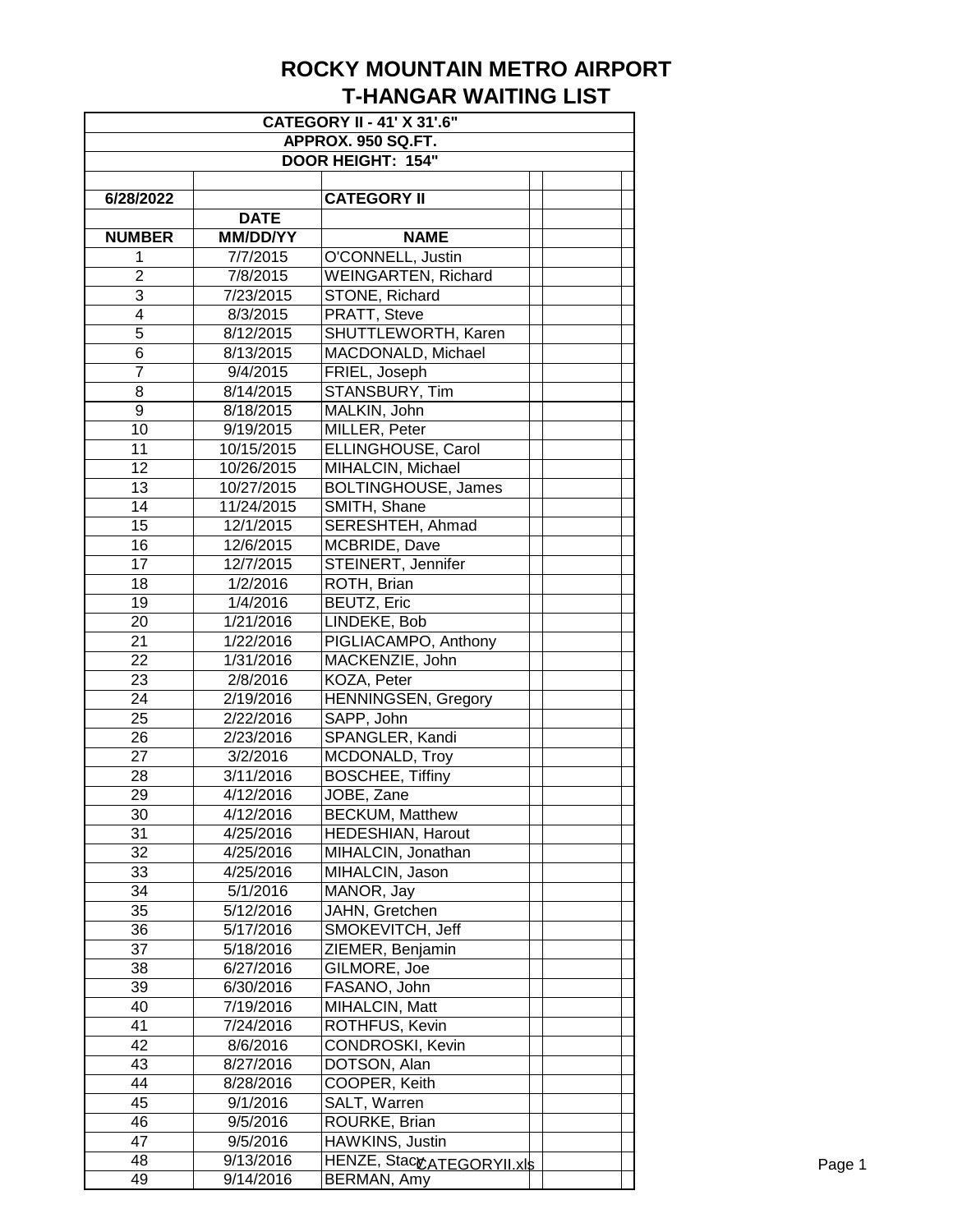| 50  | 9/16/2016  | GRUNSFELD, John                   |  |
|-----|------------|-----------------------------------|--|
| 51  | 9/22/2016  | HESSELIUS, Daniel                 |  |
| 52  | 10/3/2016  | KIRKPATRICK, Solomon              |  |
| 53  | 10/21/2016 | RICHARDSON, Doug                  |  |
| 54  | 10/28/2016 | GARRETT, Brian                    |  |
| 55  | 11/14/2016 | BROWN, C.C.                       |  |
| 56  | 11/15/2016 | OLIVERIA, John                    |  |
| 57  | 11/15/2016 | CECHINI, Randy                    |  |
| 58  | 11/18/2016 | <b>TEABEAULT, Russell</b>         |  |
| 59  | 11/19/2016 | <b>GEISSE, Philip</b>             |  |
| 60  | 11/21/2016 | <b>BEDWELL, David</b>             |  |
| 61  | 11/22/2016 | <b>BURGER, Cobus</b>              |  |
| 62  | 11/25/2016 | <b>GREENBAUM, Steven</b>          |  |
| 63  | 11/26/2016 | CARDER, Brent                     |  |
| 64  | 12/5/2016  | <b>GRIFFITH, William</b>          |  |
| 65  | 12/15/2016 | MAILLOUX, Jacques                 |  |
| 66  | 1/4/2017   | DARLOW, Mark                      |  |
| 67  | 1/11/2017  | TRIFUNAC, Alex                    |  |
| 68  | 1/24/2017  | DARNELL, Asa                      |  |
| 69  | 1/26/2017  | OELKE, Donald                     |  |
| 70  | 1/27/2017  | MORGAN, Nathan                    |  |
| 71  | 2/8/2017   | FROHBIETER, Alan                  |  |
| 72  | 2/14/2017  | CARDWELL, Ron                     |  |
| 73  | 2/19/2017  | DAILEY, Marlin                    |  |
| 74  | 3/2/2017   | COOPER, Wesley                    |  |
| 75  | 3/7/2017   | PENROD, Jeff                      |  |
| 76  | 3/12/2017  | GOUGH, Mike                       |  |
| 77  | 3/23/2017  | LOOS, Mark                        |  |
| 78  | 3/24/2017  | LEE, James                        |  |
| 79  | 3/30/2017  | SUTTERFIELD, Karl                 |  |
| 80  | 4/4/2017   | BYRA, Mark                        |  |
| 81  | 4/17/2017  | SCHAEFER, Merlin                  |  |
| 82  | 4/25/2017  | PENNINGTON, Russell               |  |
| 83  | 4/26/2017  | PFEIFFER, Wynn                    |  |
| 84  | 5/17/2017  | DOWNEY, Jack                      |  |
| 85  | 5/23/2017  | DUNN, Patrick                     |  |
| 86  | 6/7/2017   | YASPAN, Corey                     |  |
| 87  | 6/9/2017   | ULBRICHT, John                    |  |
| 88  | 6/30/2017  | COOK, Daniel                      |  |
| 89  | 3/6/2014   | WHITNEY, JD                       |  |
| 90  | 7/10/2017  | SMITH, Keith                      |  |
| 91  | 7/14/2017  | FREIS, Cody                       |  |
| 92  | 7/18/2017  | HEDLEY, Kenneth                   |  |
| 93  | 8/2/2017   | <b>INGBRETSEN, Todd</b>           |  |
| 94  | 8/6/2017   | WYCOFF, Phil                      |  |
| 95  | 8/6/2017   | McDavid, Dean                     |  |
| 96  | 8/15/2017  | LEI, Tabby                        |  |
| 97  | 8/17/2017  | PELTIER, Brett                    |  |
| 98  | 8/19/2017  | BESSE, Chip                       |  |
| 99  | 9/1/2017   | WATKINS, William                  |  |
| 100 | 9/3/2017   | HUITT, Jacob                      |  |
| 101 | 9/7/2017   | OLSEN, Ole                        |  |
| 102 | 10/2/2017  | BREWER, Zachary                   |  |
| 103 | 10/3/2017  | KORNREICH, Geremy                 |  |
| 104 | 10/12/2017 | WRIGHT, DagidT <u>EGORYII.xls</u> |  |
| 105 | 11/6/2017  | SPARKJOY, Keith                   |  |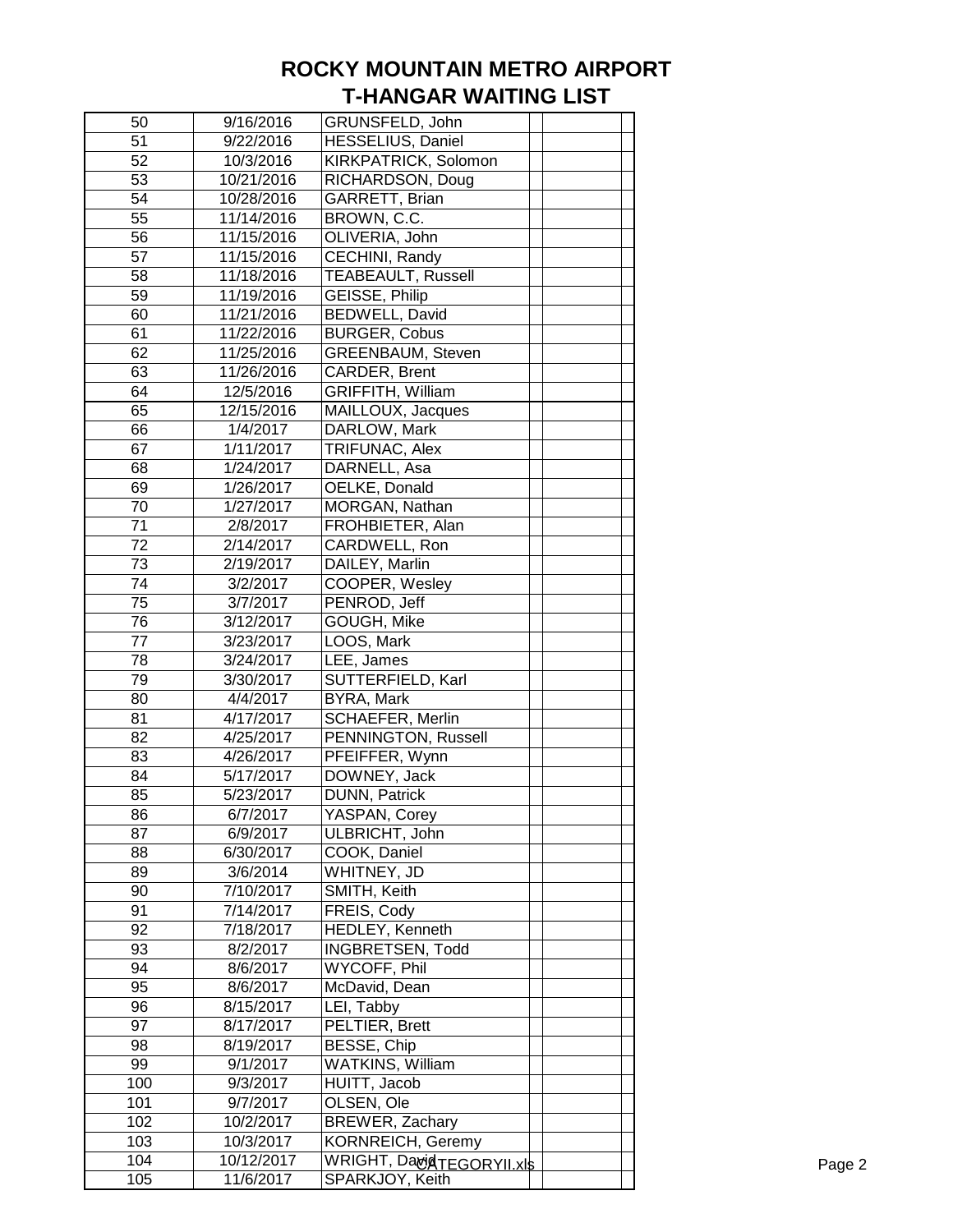| 106 | 11/6/2017  | CONSALVI, Jay           |  |  |
|-----|------------|-------------------------|--|--|
| 107 | 11/10/2017 | PETROWSKY, Robert       |  |  |
| 108 | 11/27/2017 | BOCA, Zachary           |  |  |
| 109 | 12/18/2017 | MINERVA, Michael        |  |  |
| 110 | 1/1/2018   | GERHARDT, David         |  |  |
| 111 | 1/3/2018   | <b>BURGER, Joshua</b>   |  |  |
| 112 | 1/5/2018   | MILLER, Tim             |  |  |
| 113 | 1/7/2018   | PEARSON, Jerot          |  |  |
| 114 | 1/9/2018   | <b>BULLION, Rick</b>    |  |  |
| 115 | 1/23/2019  | THOMAS, Matthew         |  |  |
| 116 | 1/30/2018  | STALEY, Nathan          |  |  |
| 117 | 2/1/2018   | DECESARI, David         |  |  |
| 118 | 2/2/2018   | APPLETON, Tyler         |  |  |
| 119 | 2/5/2018   | MAYDEW, Ken             |  |  |
| 120 | 2/13/2018  | KNORR, Bill             |  |  |
| 121 | 2/14/2018  | THOMPSON, Scott         |  |  |
| 122 | 3/4/2018   | BIJUR, David            |  |  |
| 123 | 3/5/2018   | ROSSBACK, Jason         |  |  |
| 124 | 3/6/2018   | GARDNER, Mark           |  |  |
| 125 | 3/10/2018  | GAMBILL, Cayce          |  |  |
| 126 | 3/13/2018  | <b>DUTTON, Robert</b>   |  |  |
| 127 | 3/15/2018  | TAUSSIG, Dan            |  |  |
| 128 | 3/19/2018  | HINKLE, Jeff            |  |  |
| 129 | 3/22/2018  | KREHBIEL, Joe           |  |  |
| 130 | 3/27/2018  | ROBINSON, Ronald        |  |  |
| 131 | 4/2/2018   | HIRSH, Jay              |  |  |
| 132 | 4/7/2018   | RUHL, Eric              |  |  |
| 133 | 4/25/2018  | STORY, Ryan             |  |  |
| 134 | 4/27/2018  | HARRIS, Wesley          |  |  |
| 135 | 5/3/2018   | PETERSEN, Ryan          |  |  |
| 136 | 5/8/2018   | WRIGHT, John            |  |  |
| 137 | 5/28/2018  | MATHER, Kevin           |  |  |
| 138 | 5/29/2018  | <b>SCHAEFER, Merlin</b> |  |  |
| 139 | 6/2/2018   | SMITH, Ryan             |  |  |
| 140 | 6/7/2018   | MARKHAM, James          |  |  |
| 141 | 6/18/2018  | MCGAHEE, Michael        |  |  |
| 142 | 7/10/2018  | MITCHELL, Tim           |  |  |
| 143 | 7/11/2018  | MANCUSO, Gary           |  |  |
| 144 | 7/13/2018  | LAMM, Phillip           |  |  |
| 145 | 5/30/2018  | DOIG, Connor            |  |  |
| 146 | 6/21/2018  | BAZAL, Jared            |  |  |
| 147 | 7/24/2018  | <b>BIELANSKI, Rob</b>   |  |  |
| 148 | 8/18/2018  | MATHIESON, Michael      |  |  |
| 149 | 8/24/2018  | <b>WRIGHT, Craig</b>    |  |  |
| 150 | 9/14/2018  | FULLERTON, Thomas       |  |  |
| 151 | 9/24/2018  | KELLIS, David           |  |  |
| 152 | 9/28/2018  | SWIGERT, Duane          |  |  |
| 153 | 10/3/2018  | SMITH, David            |  |  |
| 154 | 10/25/2018 | MOUCHAWAR, Maurice      |  |  |
| 155 | 10/27/2018 | LEE, James              |  |  |
| 156 | 11/5/2018  | PETERSON, Nathan        |  |  |
| 157 | 11/27/2018 | <b>WOODWORTH, Mark</b>  |  |  |
| 158 | 11/27/2018 | BARR, Andrew            |  |  |
| 159 | 12/18/2018 | GOMULKA, Craig          |  |  |
| 160 | 12/20/2018 | MCCULLOUGH TROORYII.xls |  |  |
| 161 | 12/23/2018 | BARCLAE, Cynthia        |  |  |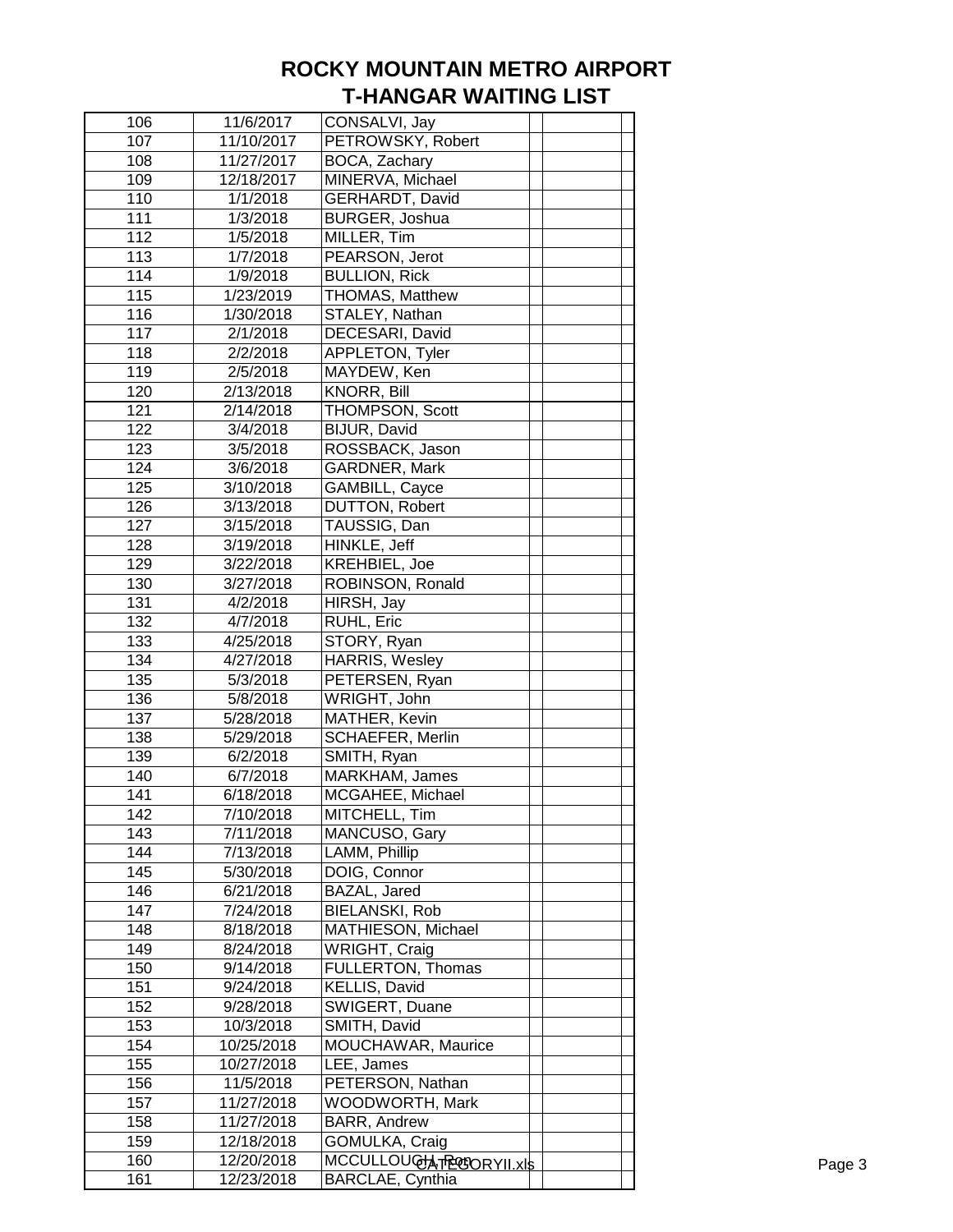| 162        | 1/3/2019                 | SAUDER, Richard                         |  |
|------------|--------------------------|-----------------------------------------|--|
| 163        | 1/23/2019                | MORROW, Don                             |  |
| 164        | 2/11/2019                | <b>GOODRICH, Matthew</b>                |  |
| 165        | 2/13/2019                | HEMPHILL, Ben                           |  |
| 166        | 2/28/2019                | MACINTOSH, James                        |  |
| 167        | 4/4/2019                 | <b>WRIGHT, Cornell</b>                  |  |
| 168        | 4/5/2019                 | POLLART, Eric                           |  |
| 169        | 4/8/2019                 | LEACH, Wilson                           |  |
| 170        | 4/24/2019                | ROBINSON, Andrew                        |  |
| 171        | 4/30/2019                | GEISERT, Carl                           |  |
| 172        | 5/8/2019                 | TALLMADGE, Brian                        |  |
| 173        | 5/8/2019                 | POPPY, Gerald                           |  |
| 174        | 5/13/2019                | <b>BURCIAGA, Gregory</b>                |  |
| 175        | 5/29/2019                | LEWIS, Jason                            |  |
| 176        | 6/3/2019                 | NEWKIRK, John                           |  |
| 177        | 6/19/2019                | KURTH, Nathan                           |  |
| 178        | 7/19/2019                | PAGE, Gordon                            |  |
| 179        | 8/12/2019                | GISSEN, David                           |  |
| 180        | 8/23/2019                | MILLIGAN, Kevin                         |  |
| 181        | 9/6/2019                 | NYE, Adrian                             |  |
| 182        | 10/28/2019               | PARKER, Jeff                            |  |
| 183        |                          |                                         |  |
|            | 1/13/2020                | FOSTER, Jake                            |  |
| 184<br>185 | 1/14/2020                | BURKE, Bryan                            |  |
| 186        | 1/23/2020<br>2/4/2020    | <b>WEHNER, Scott</b><br>DOWLING, Emmett |  |
| 187        |                          | GWIAZDA, Chris                          |  |
|            | 2/4/2020                 |                                         |  |
| 188<br>189 | 3/13/2020                | ZIMMERMAN, Jim                          |  |
| 190        | 4/20/2020                | HEGG, Mark<br>DAM, Robert               |  |
| 191        | 5/1/2020<br>5/6/2020     | HUFFORD, Peter                          |  |
| 192        | 5/22/2020                | ROYSTON, James                          |  |
| 193        | 6/17/2020                | MURPHY, Patrick                         |  |
| 194        | 6/30/2020                | BARON, Alan                             |  |
| 195        | 7/8/2020                 | KOSTEN, Steve                           |  |
| 196        | 7/28/2020                | SNEED, James                            |  |
| 197        | 7/29/2020                | HILL, Jon                               |  |
| 198        | 8/12/2020                | SHAFFER, Brian                          |  |
| 199        |                          |                                         |  |
| 200        | 8/18/2020                | FILIPPINI, Thomas<br>SPENCER, Matt      |  |
| 201        | 8/20/2020                |                                         |  |
| 202        | 8/26/2020<br>8/27/2020   | LOEBE, David<br>CUNITZ, Herb            |  |
| 203        | 9/8/2020                 | VOSBURGH, Craig                         |  |
| 204        |                          | HANSON, Jay                             |  |
| 205        | 9/9/2020<br>9/28/2020    | HENKE, Nicholas                         |  |
|            |                          |                                         |  |
| 206        | 10/14/2020               | SCHERMER, Jacob                         |  |
| 207        | 10/26/2020               | <b>BOEHMER, Lance</b>                   |  |
| 208        | 10/27/2020               | GILBERT, Michael                        |  |
| 209        | 11/16/2020               | TALBOT, Jay<br>YORK, Brennon            |  |
| 210        | 11/16/2020               |                                         |  |
| 211        | 11/23/2020               | HOFFMANN, Marc                          |  |
| 212<br>213 | 12/23/2020<br>12/23/2020 | PETERSON, Nathan<br>DOWNEY, Buster      |  |
| 214        | 12/29/2020               | STEVENS, Lennart                        |  |
|            |                          |                                         |  |
| 215<br>216 | 1/6/2021<br>1/7/2021     | BURCH, Adam                             |  |
| 217        |                          | LEMIEUR, MICAPEGORYII.xls               |  |
|            | 2/17/2021                | MANDROIAN, Brian                        |  |